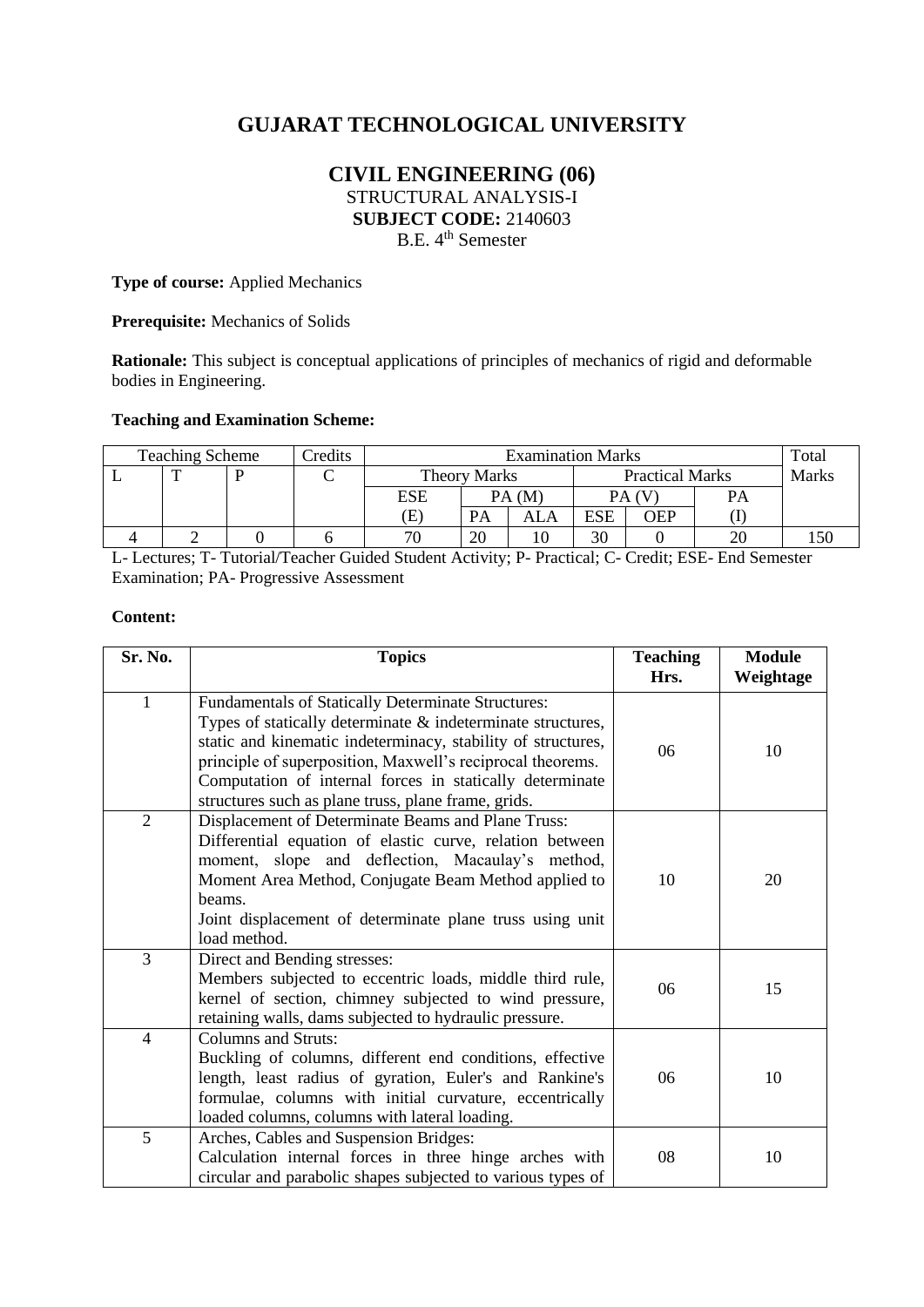|   | loading.                                                                                                                                                                                                                                                                                                                   |    |    |
|---|----------------------------------------------------------------------------------------------------------------------------------------------------------------------------------------------------------------------------------------------------------------------------------------------------------------------------|----|----|
|   | Forces and end actions in cables due to various types of<br>loading.                                                                                                                                                                                                                                                       |    |    |
|   | Unstiffened three hinged parabolic and cantenory type                                                                                                                                                                                                                                                                      |    |    |
|   | suspension bridge.                                                                                                                                                                                                                                                                                                         |    |    |
| 6 | Thin cylinder:<br>Analysis of thin cylinder and spherical vessels under<br>pressure.                                                                                                                                                                                                                                       | 04 | 5  |
| 7 | Fixed Beams & Consistent Deformation Method:<br>Computation of fixed-end actions for various types of<br>loads and secondary<br>Effects using basic principles, beams of varying moment of<br>inertia.<br>Analysis of propped cantilever beams & beams of varying<br>moment of inertia using Consistent Deformation Method | 06 | 10 |
| 8 | <b>Strain Energy</b><br>Resilience, strain energy due to axial loads & flexure,<br>proof resilience, modulus of resilience, impact loads, and<br>sudden loads.                                                                                                                                                             | 10 | 20 |

# **Suggested Specification table with Marks (Theory):**

| <b>Distribution of Theory Marks</b> |       |         |         |             |  |  |  |
|-------------------------------------|-------|---------|---------|-------------|--|--|--|
| R Level                             | Level | A Level | N Level | Level<br>F. |  |  |  |
|                                     |       |         |         |             |  |  |  |

# **Legends: R: Remembrance; U: Understanding; A: Application, N: Analyze and E: Evaluate and above Levels (Revised Bloom's Taxonomy)**

Note: This specification table shall be treated as a general guideline for students and teachers. The actual distribution of marks in the question paper may vary slightly from above table

## **Reference Books:**

- 1. Junarkar S.B. & Shah H.J.; Mechanics of Structures Vol-I; Charotar publishing house, Anand
- 2. Wang C. K.; Intermediate Structural Analysis; Tata McGraw Hill book Company, New Delhi
- 3. Popov E.P.; Engineering Mechanics of Solids; Prentice Hall of India, New Delhi
- 4. Ryder G.H.; Strength of Materials; Mcmillan
- 5. Gere & Timoshenko; Mechanics of Materials; CBS Publishers & Distributors, Delhi
- 6. Hibbler R C; Mechanics of Materials; Pearson Education
- 7. Hibbler R C; Structural Analysis; Pearson Education

# **Course Outcomes**:

After studying this subject students will be able to:

- 1. Apply principles of statics to determine reactions  $\&$  internal forces in statically determinate structures.
- 2. Determine displacements of statically determinate structures.
- 3. Determine stresses due to axial & eccentric loading.
- 4. Determine buckling load for columns & struts with different end conditions.
- 5. Determine strain energy stored in a body.
- 6. Determine stresses in thin cylinders and spherical vessels